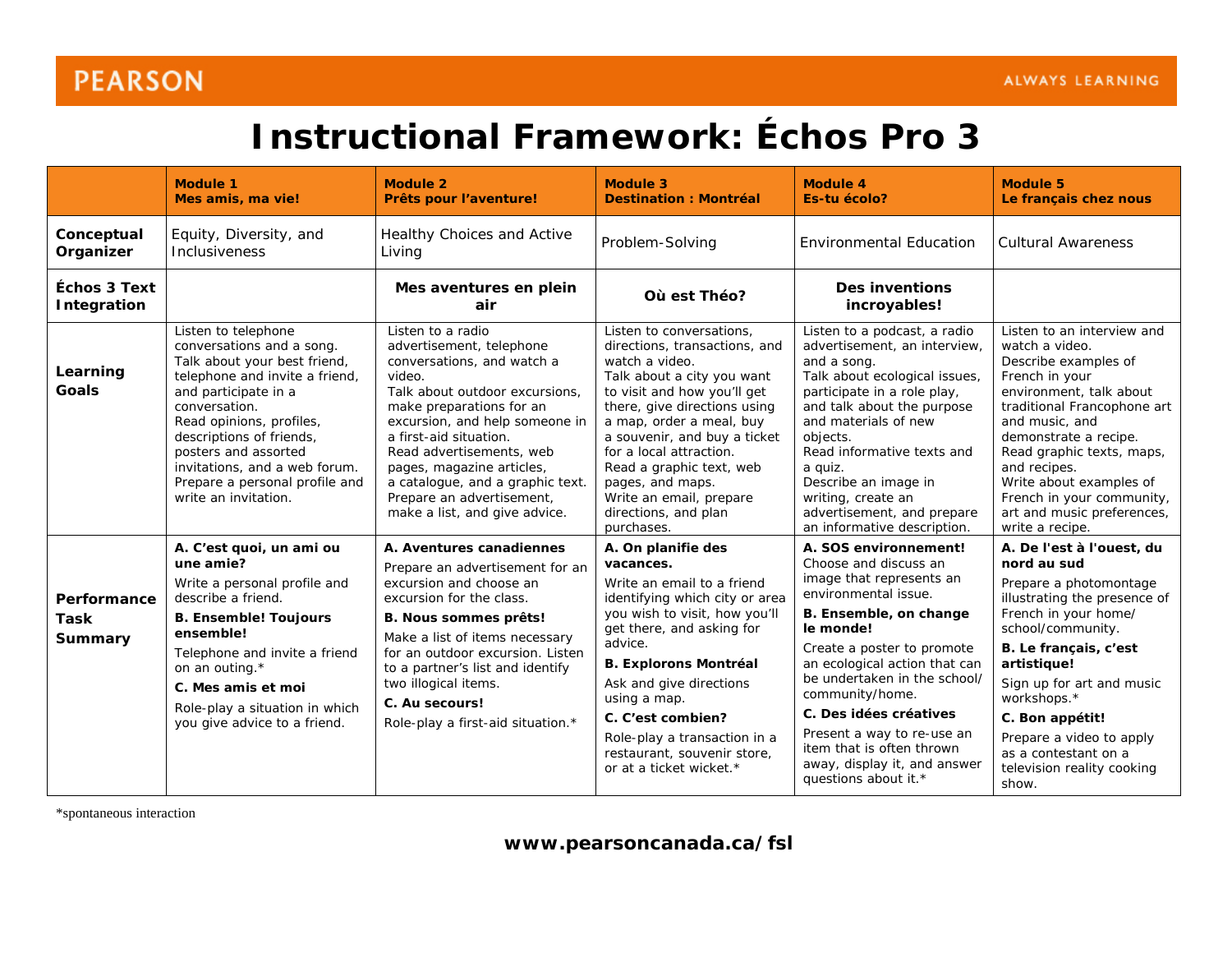|                                                    |                                         | <b>Module 1</b><br>Mes amis, ma vie!                                                                                                                                                                                                                                                                    | <b>Module 2</b><br>Prêts pour l'aventure!                                                                                                                                                                                                                                                                                                                                        | <b>Module 3</b><br><b>Destination: Montréal</b>                                                                                                                                                                                                                          | <b>Module 4</b><br><b>Es-tu écolo?</b>                                                                                                                                                                                                                                                                                                                                                             | <b>Module 5</b><br>Le français chez nous                                                                                                                                                                                                                                                                                                                                                                                                                                    |
|----------------------------------------------------|-----------------------------------------|---------------------------------------------------------------------------------------------------------------------------------------------------------------------------------------------------------------------------------------------------------------------------------------------------------|----------------------------------------------------------------------------------------------------------------------------------------------------------------------------------------------------------------------------------------------------------------------------------------------------------------------------------------------------------------------------------|--------------------------------------------------------------------------------------------------------------------------------------------------------------------------------------------------------------------------------------------------------------------------|----------------------------------------------------------------------------------------------------------------------------------------------------------------------------------------------------------------------------------------------------------------------------------------------------------------------------------------------------------------------------------------------------|-----------------------------------------------------------------------------------------------------------------------------------------------------------------------------------------------------------------------------------------------------------------------------------------------------------------------------------------------------------------------------------------------------------------------------------------------------------------------------|
| <b>CFR Links:</b><br><b>Functional</b><br>Language |                                         | Entrer en contact avec<br>quelqu'un : saluer, demander<br>des nouvelles, prendre congé.<br>Donner son identité : son nom,<br>sa nationalité, sa date<br>d'anniversaire.<br>Situer des événements dans<br>le temps : dire la date, l'heure.                                                              | Parler de ses loisirs.<br>Demander une information :<br>poser des questions<br>personnelles.<br>Exprimer une préférence.<br>Caractériser quelque chose :<br>dire le prix d'un objet.                                                                                                                                                                                             | Entrer en contact avec<br>quelqu'un : saluer, prendre<br>congé.<br>Demander un service.<br>Caractériser quelque chose :<br>décrire un objet, le prix<br>d'un objet.<br>Donner, suivre<br>des directions.                                                                 | Caractériser quelque chose :<br>décrire un objet, exprimer<br>une quantité.<br>Demander une information :<br>poser des questions.<br>Donner des instructions.                                                                                                                                                                                                                                      | Donner son identité :<br>son nom, son adresse,<br>son courriel, son numéro de<br>téléphone.<br>Caractériser quelque chose :<br>décrire un objet, le prix<br>d'un objet.<br>Demander une information :<br>la date, l'heure. Donner<br>des instructions.                                                                                                                                                                                                                      |
| Understandings<br>Intercultural                    | Intercultural<br>Awareness              | Listen to a song by Acadian<br>singer songwriter Weldon<br>Boudreau.<br>Talk about musicians they<br>know who sing in other<br>languages.<br>Read Acadian expressions.                                                                                                                                  | Listen to a popular children's<br>song that is also a walking<br>song : Un kilomètre à pied.<br>Learn to greet someone in the<br>Dené language and in other<br>languages.<br>Read the names of Canadian<br>places and talk about their<br>origins.                                                                                                                               | Listen to directions and use<br>the vous de politesse when<br>asking a stranger for<br>directions.<br>Learn about Bathurst, a<br>French community in<br>Atlantic Canada.<br>Read street signs in<br>Montréal. Compare their city<br>or region to Montréal.               | Listen to a song by a<br>Fransaskois<br>singer/songwriter.<br>Talk about Francophones<br>and other linguistic groups<br>in one's own province.<br>Read artist bios.<br>Write an email to an artist to<br>show appreciation.                                                                                                                                                                        | Listen to traditional French<br>Canadian instruments.<br>Talk about statistics for<br>Francophones in Canada.<br>Read about traditional métis<br>and francophone crafts in<br>Saskatchewan.                                                                                                                                                                                                                                                                                 |
|                                                    | Sociolinguistic<br>Awareness            | Negotiate and interact with<br>peers using common<br>expressions for expressing<br>feelings.<br>Write an invitation using<br>sociolinguistic conventions for<br>date, time, and address.                                                                                                                | Negotiate and interact with<br>peers using common<br>expressions for offering help.<br>Complete an order form for an<br>online catalogue using<br>sociolinguistic conventions for<br>personal information and<br>costs.                                                                                                                                                          | Negotiate and interact with<br>peers using common<br>expressions for clarifying<br>ideas.<br>Learn to read a French<br>menu in a restaurant,<br>interact with a salesperson<br>in a souvenir store, and buy<br>tickets at a ticket wicket.                               | Negotiate and interact with<br>peers using common<br>expressions for working in<br>groups.<br>Learn to read graphs in<br>French.<br>Learn to say numbers in the<br>thousand, millions, and<br>billions.                                                                                                                                                                                            | Negotiate and interact with<br>peers using common<br>expressions for active<br>listening, taking turns,<br>participating, monitoring the<br>loudness of voice, and<br>helping a partner and<br>a group.<br>Associate French<br>geographical names in<br>Canada with illustrations.                                                                                                                                                                                          |
|                                                    | <b>Assessment</b><br><b>OF Learning</b> | Listening to Interact: Respond<br>to a telephone invitation.<br>Speaking to Communicate:<br>Describe a friend.<br>Speaking to Interact: Counsel a<br>friend about a problem.<br>Reading Comprehension: Read<br>invitations.<br>Writing: Purpose, Audience,<br>and Form: Complete a personal<br>profile. | Listening to Understand:<br>Identify an illogical item in a<br>list.<br>Listening to Interact: Help<br>someone in a first-aid<br>situation.<br>Speaking to Communicate:<br>Prepare a clothing and<br>equipment list for an<br>excursion.<br>Reading: Purpose, Form, and<br>Style: Analyse a text.<br>Using the Writing Process:<br>Prepare an advertisement for<br>an excursion. | Listening to Interact: Role-<br>play a transaction in a<br>restaurant, souvenir store or<br>attraction.<br>Speaking to Interact: Give<br>directions using a map.<br>Reading Comprehension:<br>Read an email.<br>Writing: Purpose, Audience,<br>and Form: Write an email. | Listening to Understand:<br>Record details about<br>upcycled items they like.<br>Speaking to Communicate:<br>Describe a striking photo<br>about an ecological problem.<br>Speaking to Interact:<br>Respond to questions about<br>an upcycled item.<br>Reading: Purpose, Form, and<br>Style. Analyse a text.<br>Using the Writing Process:<br>Prepare a poster to promote<br>a concrete eco-action. | Listening to Interact:<br>Students role-play a<br>situation in which they sign<br>up for art workshops.<br>Speaking to Communicate:<br>Students audition for a<br>"reality cooking show" on<br>television. They introduce<br>themselves and the dish<br>they will make.<br>Reading Comprehension:<br>Read an application form.<br>Writing: Purpose, Audience,<br>and Form: Create a photo<br>collage with captions<br>featuring examples of French<br>in their environment. |